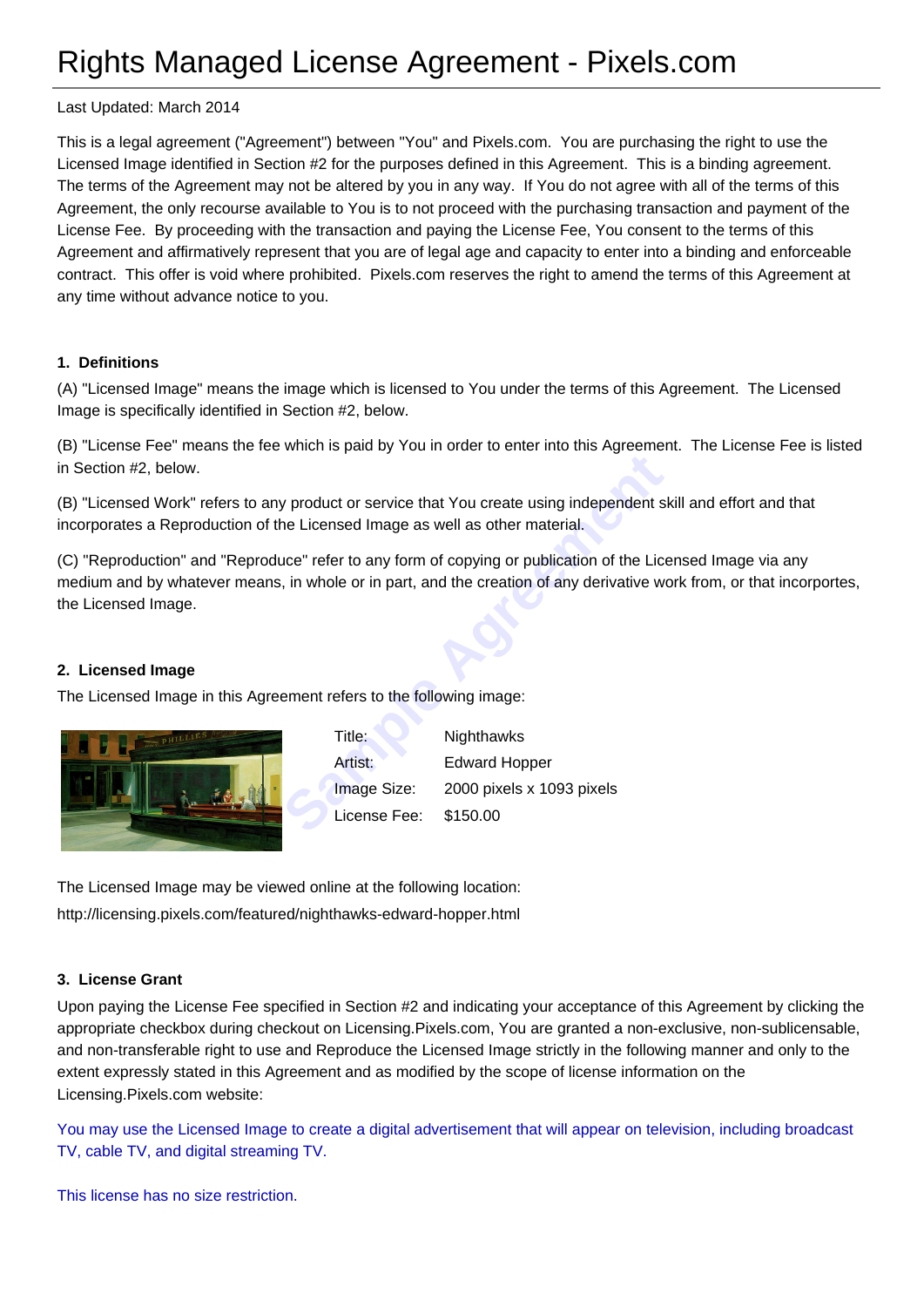This license has no quantity restriction. You may create an unlimited number of TV ads and run the ads an unlimited number of times during the term of the license.

This license is valid for two years from the date of purchase. Once the license expires, You would need to purchase a new license in order to continue creating and running advertisements using the Licensed Image.

The rights granted to You, above, may be exercised by subcontractors that You use for preparation of the Licensee Work provided that such subcontractors agree to abide by the terms of this Agreement.

## **4. Prohibited Uses**

All uses of the Licensed Image which are not expressly granted to You in Section #3 of the Agreement, above, are prohibited. For additional clarity regarded prohibited uses, all of the following uses are specifically prohibited:

(A) You may NOT make the Licensed Image available in a manner that is likely to allow or invite a third party to download, extract, redistribute, or access the Licensed Image as a standalone file. If the Licensed Image will be displayed on a website, You must post terms and conditions on the website that prohibit downloading, republication, retransmission, reproduction, and all other uses of the Licensed Image as a standalone file.

or display the Licensed Image on any medium which is dention of "On Demand Products". On Demand Products at third party for customization on products which are products at third party for customization on products which ar (B) You may NOT upload, use, or display the Licensed Image on any medium which is designed to induce or involves the sale, license, or other distribution of "On Demand Products". On Demand Products are products in which the Licensed Image is selected by a third party for customization on products which are produced on a made-to-order basis, including, without limitation, greeting cards, mousepads, t-shirts, calendars, posters, canvas prints, screensavers, wallpapers, and similar products.

(C) You may NOT falsely represent, expressly or implied, that You are the original creator of the Licensed Image or of a work that is based substantially on the Licensed Image.

(D) You may NOT use the License Image to produce fine art prints or posters.

(E) You may NOT incorporate the Licensed Image into a logo, corporate ID, trademark, or service mark.

(F) If the Licensed Image contains the likeness of an individual or individuals who may be indentified, You may NOT manipulate the image in a manner that would portray the individuals in an unflattering manner.

(G) You may NOT use the Licensed Image in a pornographic, defamatory, or otherwise unlawful manner.

#### **5. Use on Social Media and Third-Party Websites**

If You include the Licensed Image on any social-media platform or third-party website that uses the Licensed Image contrary to the terms of this Agreement, with or without Your express or implied consent, then Your rights under this Agreement shall automatically be revoked and You shall remove the Licensed Image from such platform or websites at Pixels.com's request.

#### **6. Other Provisions**

(A) You may have the Licensed Image reproduced by Your agents provided that such agents agree to abide by the provisions of this Agreement.

(B) You agree to be liable for any failure to comply with the terms of this Agreement and/or any failure by your agent(s) to comply with the terms of this Agreement.

(C) If You post the Licensed Image onto a website, You are responsible for ensuring that the Licensed Image is not downloaded by third-parties or otherwise exploited by the website host. You must post terms and conditions on the website that prohibit downloading, republication, retransmission, reproduction, and all other uses of the Licensed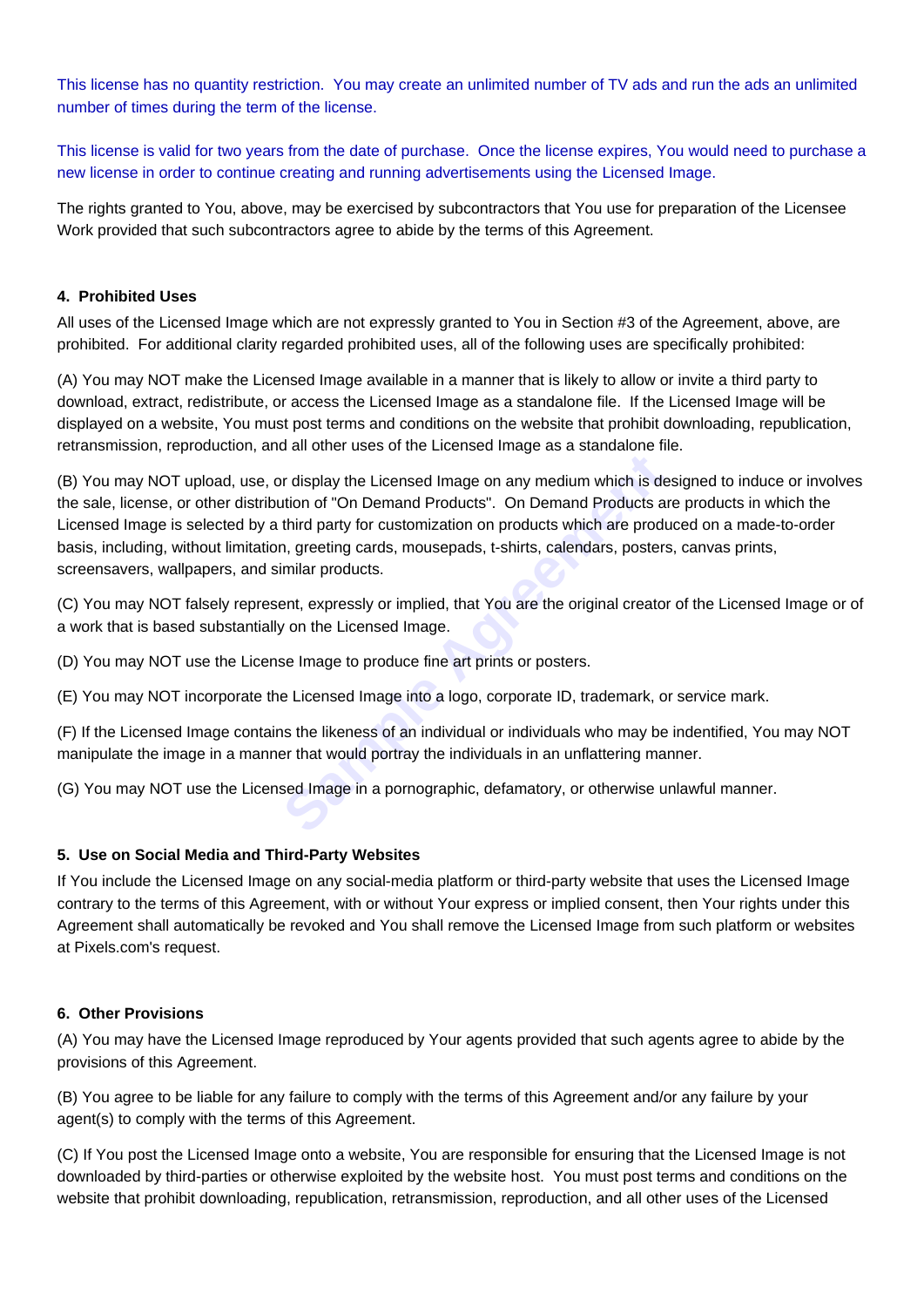Image as a standalone file.

(D) If You are purchasing rights to the Licensed Image for use by a third-party, You represent that You are authorized to act on behalf of the third-party and to bind the third-party to the terms of this Agreement. You may also be held independently liable if You violate the terms of this Agreement.

(E) Your rights under this Agreement do not include the right to use or reproduce the titles, tags, descriptions, or metadata that are associated with the Licensed Image on Pixels.com.

(F) If you use the Licensed Image in an editorial context, You must include the following credit line adjacent to the Licensed Image: Edward Hopper / Pixels.com. If You omit the credit, Pixels.com may impose a fee up to one hundred percent (100%) of the License Fee which will be payable by You. The fee shall be in addition to any other rights or remedies that Pixels.com may have under law.

(G) You acknowledge that Pixels.com and all of our logos, trademarks, and service marks are the sole property of Pixels.com (our "Marks"). You may only use the Pixels.com name for the purpose of editorial crediting as defined in Section #6(F), above. You acknowledge that you will never contest the validility of any Pixels.com Marks.

(H) Pixels.com has stated in Section #3 if it has obtained a model release and/or property release for the Licensed Image. If no such notification is given, then no such model or property release has been obtained. You acknowledge that some jurisdictions provide legal protection and damages in connection with use of a person's image, likeness, or property used for commercial purposes without a valid release. You shall be responsible for payment of any amounts that may be due under such a claim of right and for compliance with any other terms of applicable collective bargaining agreements (such as Screen Actors Guild in the US) as a result of Your use of the Licensed Image.

repression and damages in connection with use of a proses without a valid release. You shall be responsible aim of right and for compliance with any other terms of approximation of right and for compliance with any other t (I) If Section #3 does not include the right to use an individual's image or a specific trademark or service mark, Pixels.com does not grant any right nor make any warranty with regard to the use of names, people, trademarks, trade dress, logos, registered, unregistered, or copyrighted designs or works of art or architecture depicted in the Licensed Image. You shall be solely responsible for determining whether any releases are required in connection with any proposed use of the Licensed Image, and You shall be solely responsible for obtaining all necessary releases.

# **7. Ownership of Rights**

This Agreement grants you a limited right to use the Licensed Image with specified limitations. You do not own any rights in copyright to the Licensed Image or have any other rights that are not expressly granted to You under this Agreement.

## **8. Notice of Violations**

You agree to immediatly notify Pixels.com if you know or should know that any third-party has accessed the Licensed Image in a manner that violates the terms of this Agreement.

## **9. Warranty and Limitation of Liability**

Pixels.com represents and warrants that the Licensed Image will be free from material defects at the time that the license is granted and that Pixels.com has the necessary rights to grant You the rights to use the Licensed Image under this Agreement, assuming Your full compliance with the terms of the Agreement. Your only remedy in the event of breach of these warranty provisions is a full refund of the License Fee paid to Pixels.com in connection with the Licensed Image.

Pixels.com makes no other warranties, express or implied, regarding the Licensed Image, including, without limitation, any implied warranties of merchantability or fitness for a particular purpose. Pixels.com expressly disclaims any such warranties and expressly licenses the Licensed Image "as is".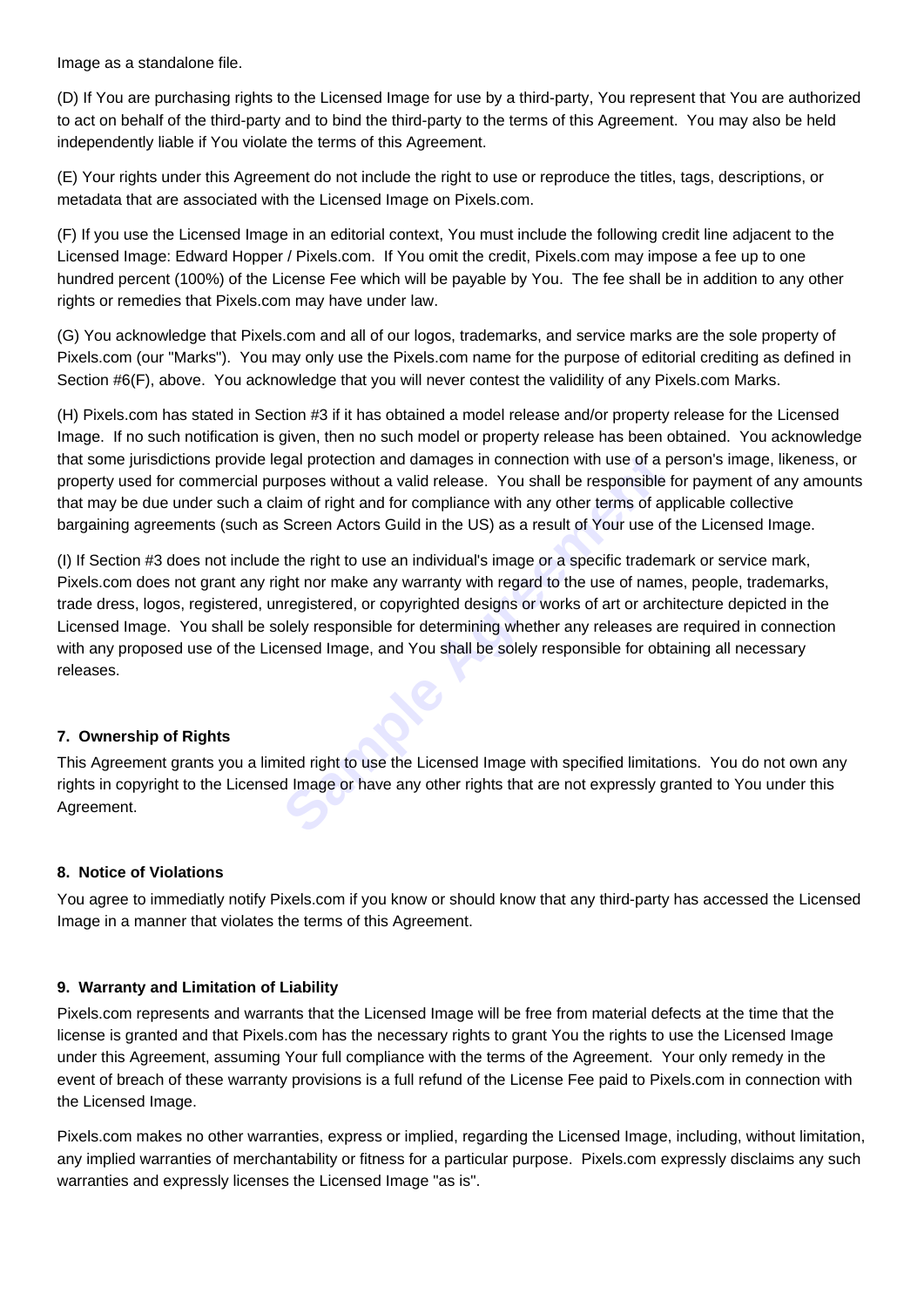Pixels.com shall not be liable to You or any other person or entity for any punitive, special, indirect, consequential, incidental, or other similar damages, costs, or losses arising out of this Agreement - even if it has been advised of the possibility of such damages, costs, or losses. Some jurisdictions do not permit the exclusion or limitation of implied warranties or liability for certain categories of damages.

Pixels.com shall not be liable for any damages, costs, or losses arising out of or as a result of modifications made to the Licensed Image or as a result of the context in which the Licensed Image is used in a work.

## **10. Indemnification**

You shall pay to defend, indemnify, and hold harmless Pixels.com and its subsidiaries, commonly owned or controlled affiliates, content providers and their respective officers, and directors and employees from all damages, losses, and expenses, including reasonable attorneys' fees, arising out of or as a result of claims by third parties relating to Your use of any Licensed Image or any other actual or alleged breach by You of this Agreement. Pixels.com may at its discretion, but is under no obligation to, assume the defense of any action arising from Your use of the Licensed Image or from your breach of this Agreement.

## **11. Unauthorized Use of Licensed Image**

**Sample 1 Agreement Agreement Sample Agreement and entities Pixels.com or its licensors to enforce a laws.** In addition and without prejudice to Pixels.com's at nd this Agreement, Pixels.com reserves the right to charge th If You use the Licensed Image in a manner other than that which is expressly authorized under this Agreement, such use amounts to copyright infringement and entitles Pixels.com or its licensors to enforce all rights available to it under U.S. and international copyright laws. In addition and without prejudice to Pixels.com's ability to realize other remedies under copyright laws and this Agreement, Pixels.com reserves the right to charge and You agree to pay a fee equal to up to five (5) times the License Fee for the unauthorized use of the Licensed Image. In the event that Pixels.com has a reasonable basis to believe that You are using the Licensed Image in a manner other than that which is expressly authorized under this Agreement, Pixels.com may immediately revoke the license granted under this Agreement, and You agree to (1) stop using the Licensed Image, (2) destroy or order destruction of any copies of the Licensed Image including as incorporated into a secondary work, and (3) return the Licensed Image to Pixels.com. This provision does not limit Pixels.com's rights to recover damages from You including in the form of indemnification. Your failure to pay Pixels.com fully and in accordance with its payment terms for the right to use the Licensed Image constitutes a material breach of this Agreement entitling Pixels.com to all remedies available under law and pursuant to this Agreement.

## **12. Audit and Verification Rights**

Pixels.com or its licensors may request and You must provide evidence of compliance with the terms of this Agreement upon demand with reasonable advance notice. Among the forms of evidence that Pixels.com or its licensors is entitled to receive in order to verify Your compliance with the terms of this Agreement are (1) free access to any website or platform where the Licensed Image is reproduced, (2) an audit of records related directly to Your use of the Licensed Image by Pixels.com or its designated auditor, (3) receipt and inspection of sample copies of reproductions containing the Licensed Image, and (4) a certificate of compliance signed under oath by You or Your agent in a form acceptable to Pixels.com. Should Pixels.com or its licensors determine that Your use exceeds what is permitted under this Agreement, You shall pay the costs incurred by Pixels.com in its efforts to verify compliance, plus a five percent (5%) surcharge in connection with these efforts.

## **13. No Modification of Embedded Data**

You may not alter the Licensed Image in a manner that removes any copyright notice, name, identification number, or other information embedded in the Licensed Image.